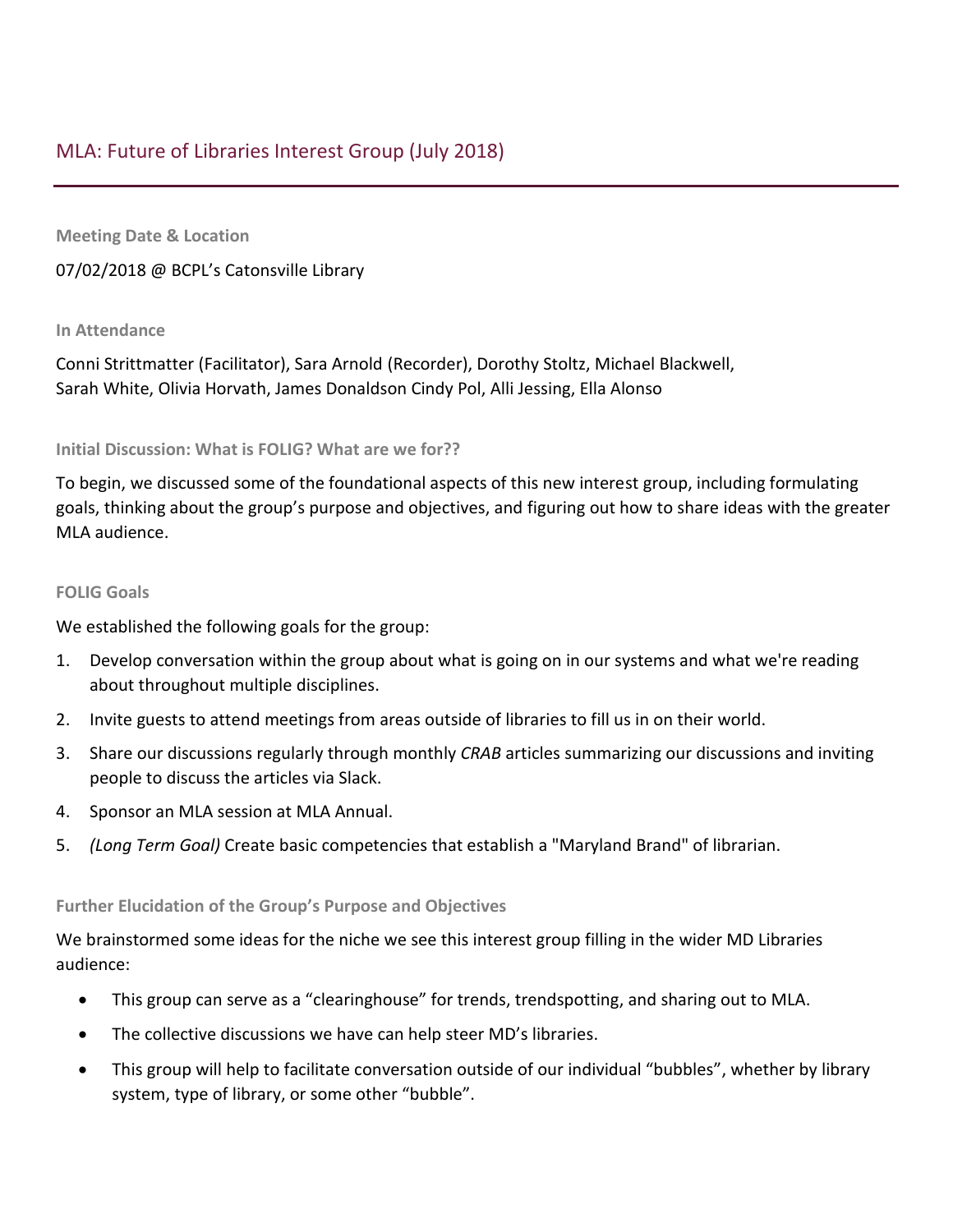- A potential deliverable might be a toolkit that we can share with state. It is important to note that at this juncture, creating such a deliverable is not part of the interest group's stated goals. *(Putting here to keep in mind for future ideas sessions.)*
- We will meet at varying locations across the state.
- Each meeting will have a pre-determined topic, for which we will have ideas in mind in order to generate a healthy, productive discussion.
- We will regularly write articles for *CRAB*. These articles, then, can serve as outreach to the rest of MLA librarians and thereby facilitate discussions amongst MLA-at-large.

**Figueroa Training: What Topics Will We Research?**

To jumpstart our discussion of topic areas for discussion, we had a collaborative recap of the recent MLAoffered training led by Miguel Figueroa.

Figueroa discussed the role of futurists and how libraries can adopt the ideas as practical applications for our field. We can use this vision to help determine future competencies for future librarians.

Also to note is the concept of "futures planning". We threw out queries about this topic, such as:

- How does planning for multiple futures tie-in to future "core competencies" of librarianship?
- We can't necessarily prescribe the future, but how do we best prepare ourselves for whatever may come?

# **Based on Figueroa's "scanning domains", we decided on the following 6 topic themes to research:**

- **Environment/Infrastructure** (natural environment, collections, physical spaces)
- **Community** (including demographics)
- **Workforce** (leadership, advocacy, job development)
- **Lifelong Learning** (education, arts, programming)
- **Politics & Economics**
- **Technology**

Scanning topics are *purposely broad*. We discussed that a single topic will have applications in different types of contexts, such as: global, environmental, MD libraries as a whole, individual library systems, and MLA membership.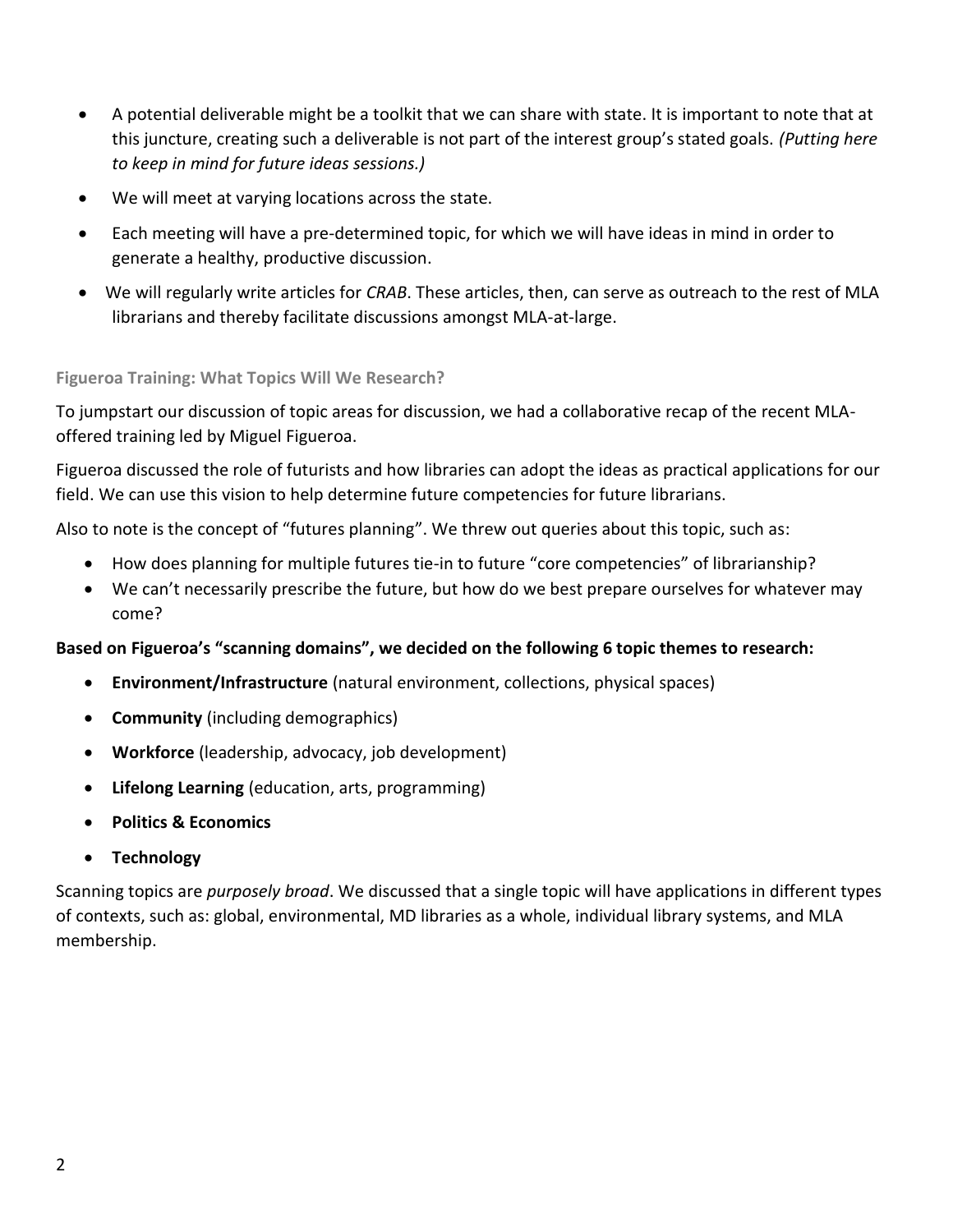### **MAPLA Whitepaper Review (Discussion)**

Dorothy and Cindy shared MAPLA's current perspective on futuristic issues. They shared with us the current version of a whitepaper in this regard. The whitepaper is still in process.

Part of the goal in creating the whitepaper is to encourage competencies needed for future-ready schools. Specifically, goals for future-ready schools that lead to achieving "personalized student learning". (For more information, check out: [http://www.FutureReady.org/Librarians.](http://www.futureready.org/Librarians)

We took a look at the conceptual graphic on the MAPLA Whitepaper; and, we discussed the fact that YALSA has also created a similar "wedge" design.

Some points/ideas that this discussion sparked are:

- Can public libraries work with these ideas to show how they are contributing to future-ready initiatives?
- Can public libraries adopt this concept to be: "What's the ultimate goal of public libraries?"
- Would something similar to the MAPLA whitepaper be a good thing to create for public libraries to potentially use as an assessment or planning tool?
- Can MD be a model for other states?

### **Topic Facilitators**

Attendees selected the topics they would like to facilitate for an upcoming meeting.

- Environment/Infrastructure: Michael & Dorothy
- Community: Sarah White & Olivia
- Workforce: James & Cindy
- Lifelong Learning: Alli & Sara Arnold
- Politics & Economics: Conni
- Technology: Ella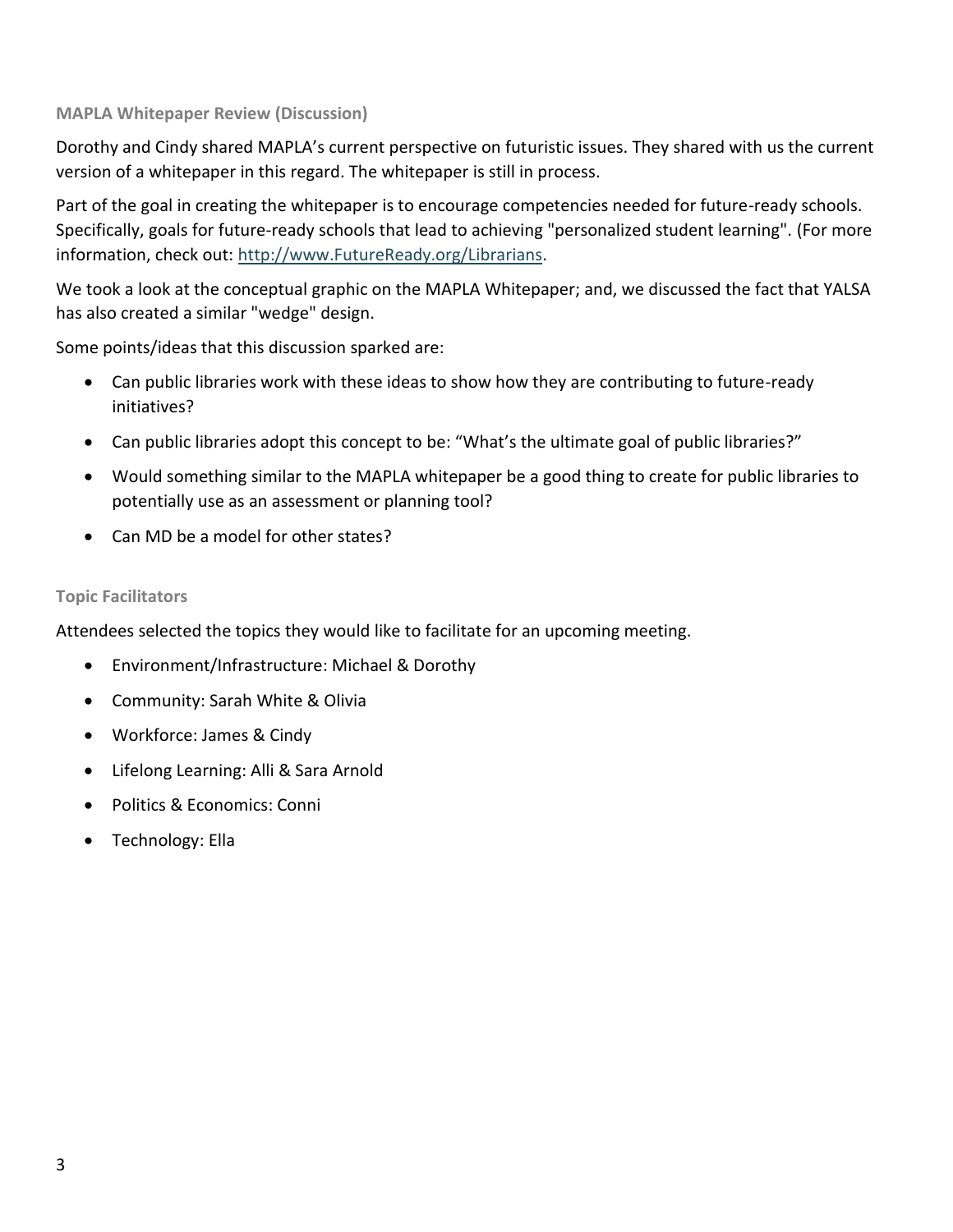**Structure for Article Conversations**

- 1. Post articles to the appropriate Slack channel as we find them.
- 2. We understand that based on the nature of our research, we may find Website-born articles. In these cases, share link to the URL.
- 3. Right now, we anticipate that we will be looking at mostly secondary research.
- 4. We will have a "#general" channel to share questions not related to a specific topic.
- 5. Topic facilitators collate articles and plan for their assigned meeting.
- 6. Topic facilitators lead discussion at their assigned meeting.
- 7. Topic facilitators will write an article for their topic to be submitted to *CRAB*, using meeting discussion notes/ideas as a guide.
- 8. FOLIG will invite the rest of "MLA world" to join in the conversation on the topic, based on the article.

#### **Upcoming Meetings**

We agreed on the following general structure for upcoming meetings:

- Meetings will be held monthly on the 1st Monday of the month @ 10am.
- We will allot 2 hours for a meeting.
- We would like to incorporate "call in"/digital meeting participation for those who are unable to meet at the specified location.
- If appropriate, guest lecturers will be invited when they can add interesting perspectives to a topic.
- Listed below are the dates/focus topics for the next few months:
	- $\circ$  August 6<sup>th</sup>: Environment/Infrastructure
	- o September 4th: Community *(meet Tuesday because of Labor Day)*
	- o October 1<sup>st</sup>: Workforce
	- $\circ$  November 5<sup>th</sup>: Lifelong Learning
	- o December 3rd: Politics & Economics
	- o January 7<sup>th</sup>: Technology
	- $\circ$  February 4<sup>th</sup>